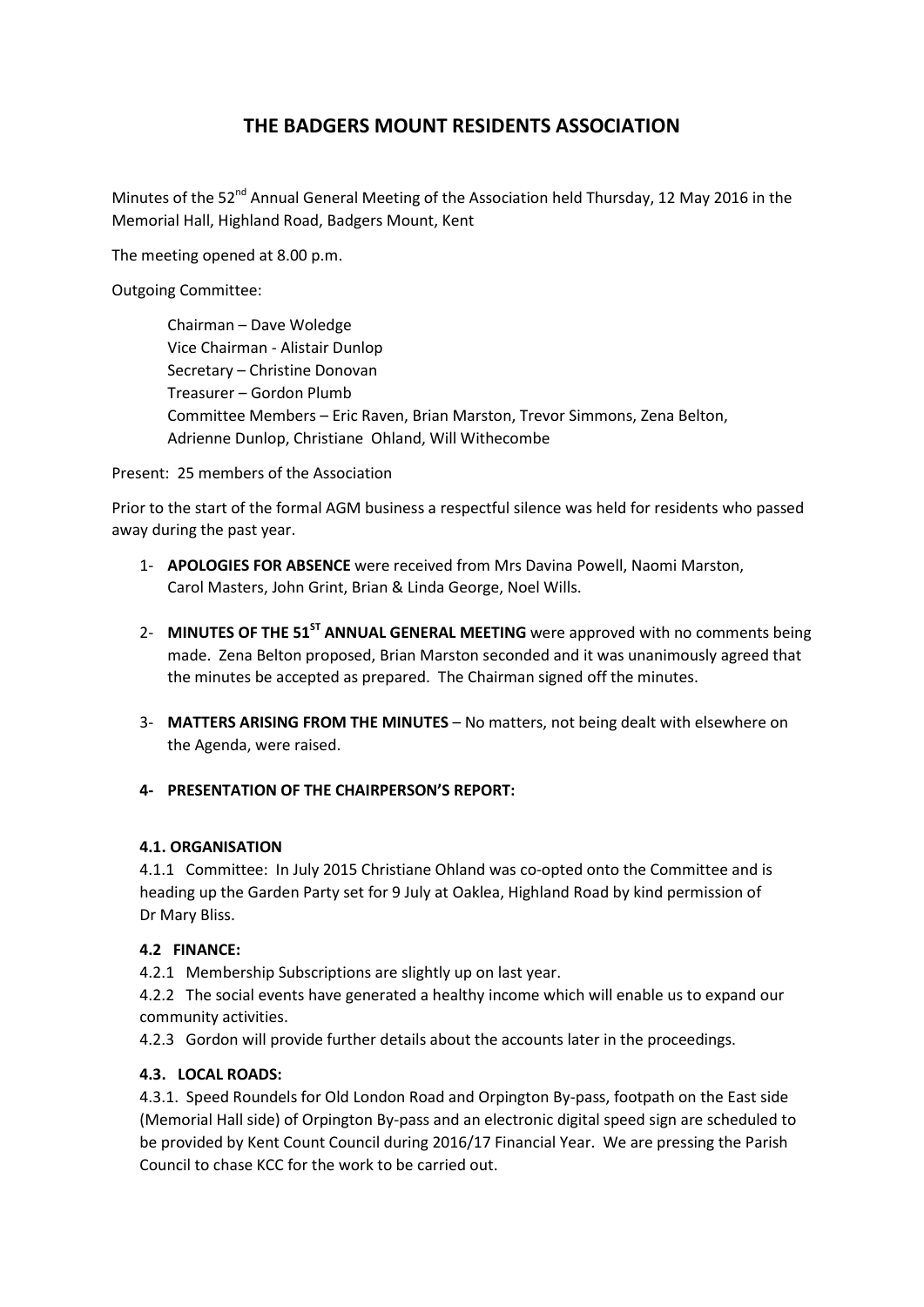4.3.2. It is a LEGAL requirement to cover skip lorries.

4.3.3. It is TEMPTING to take photos of breaches of the law but beware. Take a photograph and note the registration number plate but let the police deal with the matter.

# 4.4. PLANNING:

Gordon will talk about Planning issues later in the proceedings but I would like to touch on the major schemes.

# 4.4.1. FM CONWAY LTD:

Conway's briefed the Committee two months ago. They still plan a development of 20 prestigious dwellings but admitted it could end up with as many as 200 smaller dwellings. Clearly 200 dwellings generate higher profits for the developer and the Council achieve a greater income from rates. Old adage be careful what you wish for because both the main players gain and the Badgers Mount Residents Association & Parish Council must ensure the residents do not lose out. Conway's still have to relocate their operations against a demanding specification so may be the timescale has lengthened.

The day to day liaison meetings are ongoing and highly effective and Trevor will talk about this later in the proceedings.

### 4.4.2. ELITE MOTORS:

Earlier this year Elite Motors (Dominic Lawson Bespoke Planning) briefed a couple of committee members as a prelude to putting on an exhibition for a 60 room nursing home on the site, employing artist impression techniques. When first approached it was all verbal with no supporting documentation and the committee was unsure whether we would support or oppose the application. Elite Motors were seeking a quick turnaround so the committee decided to separate out the two elements of the fighting fund as the portion site specific to Conway's could not be used to oppose Elite Motors whereas the remaining portion, not site specific to Conway's, gave the committee immediate access to funds should that prove necessary. The accounts now reflect both elements of the fund and will now need to be ratified at this meeting – Gordon will deal with this later. The committee broadly welcome the nursing home proposal and any comments from the floor can be dealt with under 'Any Other Business'.

### 4.5. BADGERS MOUNT PARISH COUNCIL

4.5.1 The Parish Council appear to be forging ahead with taking responsibility for Jenkin's Neck Woods having recently embarked on a condition survey. I am aware that not all residents are in favour of the idea as with such responsibility comes financial implications which would fall on the residents via their rates. For the BMRA to formulate a view on the subject, the Parish Council need to justify their objective with a cost/benefit analysis so that the residents can make a judgement from an informed position. The BMRA is keen to support the endeavours of the Parish Council and to this end needs to have confidence in what the Parish Council propose. Above all, the BMRA is keen for the residents to have a voice on what could turn out to be a controversial issue or it could merely end up being viewed as a vanity project. Maybe there is justification for further meetings to gauge the strength of feelings when things become clearer.

# 4.6. DEFIBRILLATOR:

4.6.1 Earlier this year we formally approached the Parish Council with a view to embarking on a joint venture to so provide. The positive response from the Parish Council was most encouraging and talks are ongoing.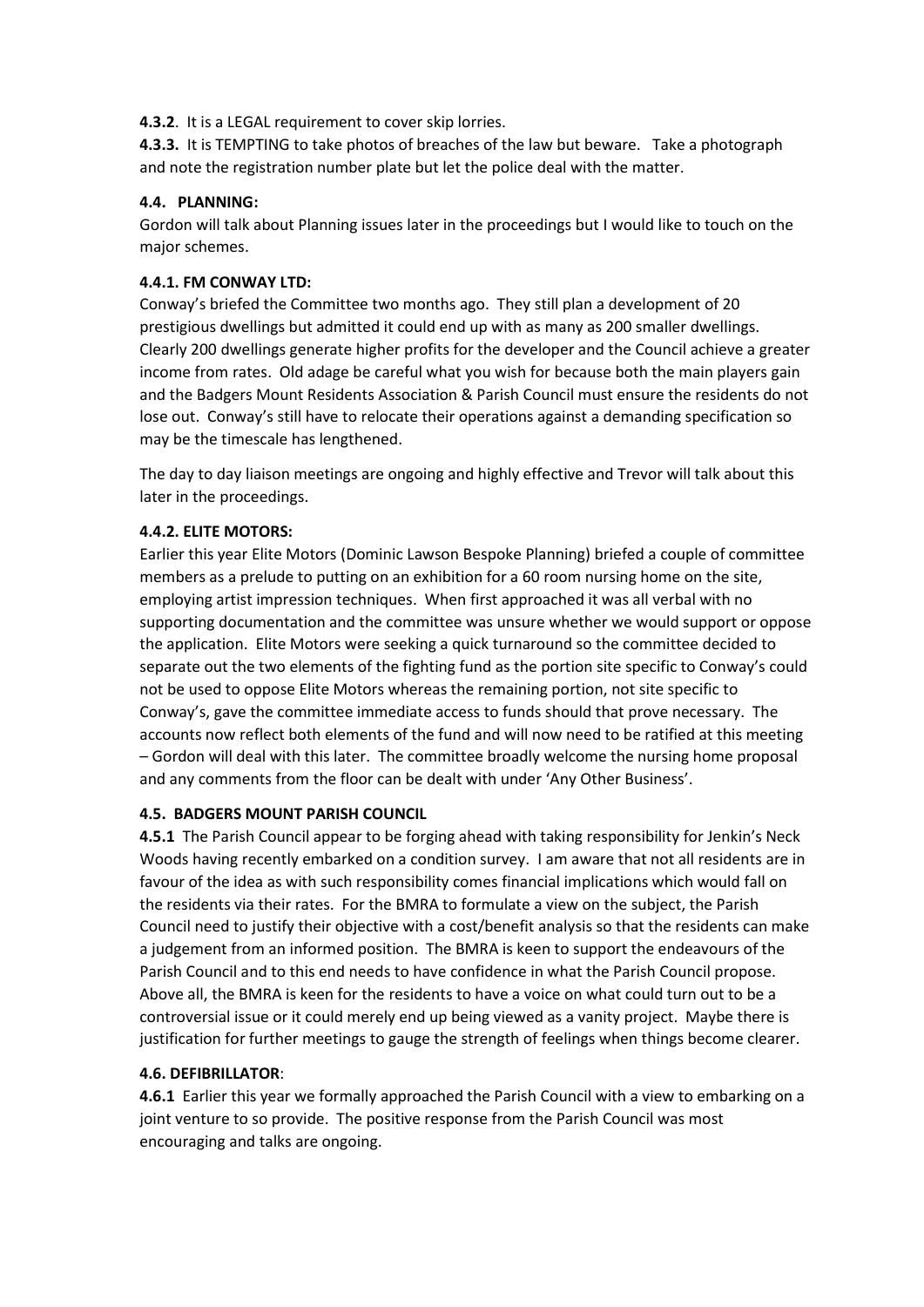### 4.7. RUBBISH:

4.7.1 We have received one extremely adverse comment regarding our latest edition of the Newsletter with particular reference to dog waste/bin disposal. I am sensitive to the resident's comments and it is my intention to speak to the person concerned and make it clear that it was not the BMRA's intention to ridicule or act as a policeman. As an association, we hold no executive powers and the only tools at our disposal are limited to one of persuasion. There was no intention to offend but merely remind residents of the customary annual problems which always arise this time of the year.

### 4.8. NEIGHBOURHOOD WATCH:

4.8.1. I regret to have to admit to you that I totally failed to get this off the ground. I thought I had done the ground work only to find that matters conspired against me. We need Road Stewards and a Co-ordinator. A matter I will now have to leave for the incoming committee.

### 4.9. ACKNOWLEDGEMENTS:

- To Rev John Benson for the loan of the presentational equipment and to Alistair for driving it. - To the Vice Chair, Alistair who has stood in for me constantly and Christine, our Secretary, for their support and hard work.

- I said last year we had the framework of a good team and with this year's additions of Christiane Ohland and Will Withecombe, the BMRA Committee has been immeasurably strengthened and developed into an exceedingly active and effective team. Deep thinking and never afraid to push their point of view. They have made my job much easier so thank you all for that. The residents are extremely fortunate to have so many talented individuals at their disposal.

- To Gordon for being just Gordon

# 4.10. END OF THE LINE:

This is my curtain call as Chairman as I can only hold the position for three years. It's been interesting meeting so many people with varied views and opinions. I have enjoyed the debates and the ride.

THANK YOU

# 4a REPORT ON F M CONWAY LTD – Trevor Simmons

Since the 2014 AGM, together with Sue Wyatt, we have had eight Face to Face Meetings with F M Conways Ltd which have included Head Office and Site Staff. FM Conway Ltd are committed to being good neighbours.

The complaints that have been discussed have included:

Night time depot disturbance Daytime depot disturbance Parking on Shacklands Road Noise on By-pass

Conway's identify where noise is coming from. The night-time direct line has not been used by anyone. During the day there is occasional tailgate banging and this practice will not be tolerated. All drivers are trained how to avoid this and sub-contractors using the site are verbally warned. It is in breach of health and safety. Should you hear loud noises during the day please let us know the date and time and this will be investigated as to what was happening on site during that day.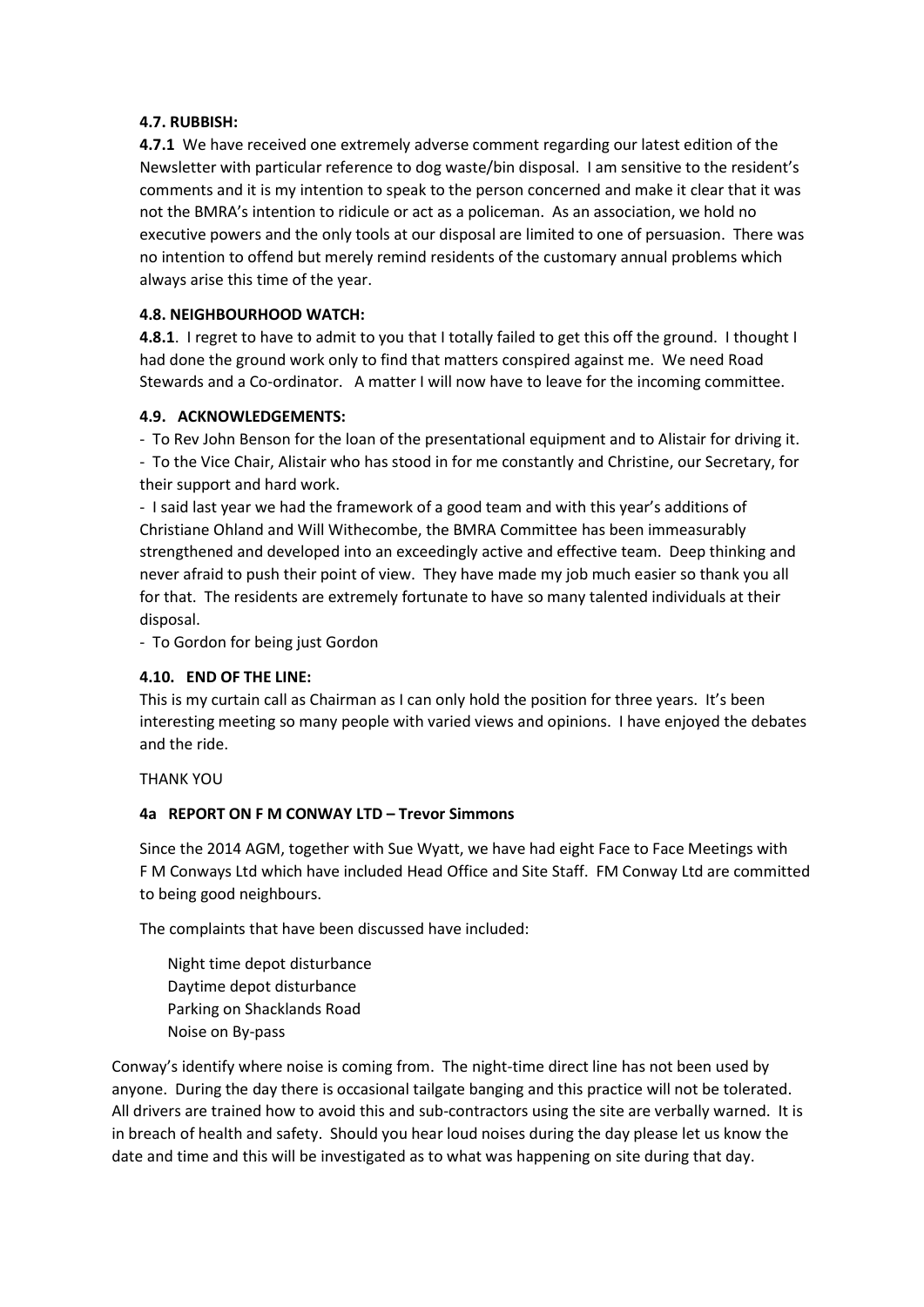A resident reported continuous loud bangs during a particular day which turned out to be the stacking of porta cabins – the releasing of the chains created the noise. The staff have now been trained to avoid this disturbance.

Parking on Shacklands Road: Early one morning last November it was reported that parked lorries had blocked Shacklands Road. Following an investigation by Conway's it transpired that Polhill Garden Centre had inadvertently quoted Conway's post code instead of their own on documentation and several of the lorries were waiting to access the Garden Centre via the back entrance. Conway's now open their site gates earlier to allow vehicles to park on their access road.

Rubbish in the Road: It had been reported that granite bricks found on Orpington By-pass had fallen from Conway's lorries. Most of the time this was proved not to be the case although one item of rubbish they had to admit to, a Conway's sign, following which all vehicles' signage was checked.

Orpington By-pass Traffic Noise: A resident contacted FM Conway Ltd direct complaining about early morning noise on the Orpington By-pass. This road is opened 24 hours and is used by everyone. Problems on the M25 can greatly increase the amount of traffic and noise on this particular road.

Conway's vehicles are well maintained and cleaned regularly and all cabs are installed with a CCTV camera.

Forestry: FM Conway Ltd are very aware of their forestry responsibilities. Forestry inspection takes place at six monthly intervals when tree maintenance, where necessary, is carried out, in particular perimeter trees. Perimeter fences have been repaired on both Charles and Highland Roads.

The Chelsfield Depot now has a new Depot Manager and we look forward to making a tour of the site with him and will make him aware of the site's neighbours in Badgers Mount.

Please do not hesitate to advise the BMRA of any complaints regarding Conway's which I am sure can be investigated and solved very quickly.

We have found FM Conway Ltd to be a very professional company and we have an exceedingly good working relationship with them and will continue to maintain regular contact.

#### 4b REPORT ON PLANNING MATTERS – Gordon Plumb

If you look on the Badgers Mount website, you can find an easy link into SDCs planning website to see all the planning applications in Badgers Mount without having to trawl through all the weekly lists. This shows that since  $1<sup>st</sup>$  April 2015 there have been 24 applications. Of the total:-

9 relate to clearing conditions in previously granted applications, which even the Parish Council do not get consulted on.

7 were for extensions which generally do not cause a problem and we don't normally comment on. However, the application for an extension at Haresfield, Badgers Road was refused because the present building already well exceeds the 50% increase of the original house permitted in the Green Belt. In planning law, the original house is defined as what was there in 1948, or when first built if later, but the 50% rule didn't come in until many years later which is why the existing house already exceeds this. Similarly, the application to remodel Shepherds Green Highland Road should not have a problem because it is actually reducing the occupied area slightly and although still well over the 50% the planners can't make you reduce retrospectively.

4 were for demolition of bungalows and replacing with much larger houses. The 2<sup>nd</sup> application for Fairlight in Badgers Road was approved, but the two applications for Kloof, Milton Avenue were both refused and appeals for both have been dismissed recently.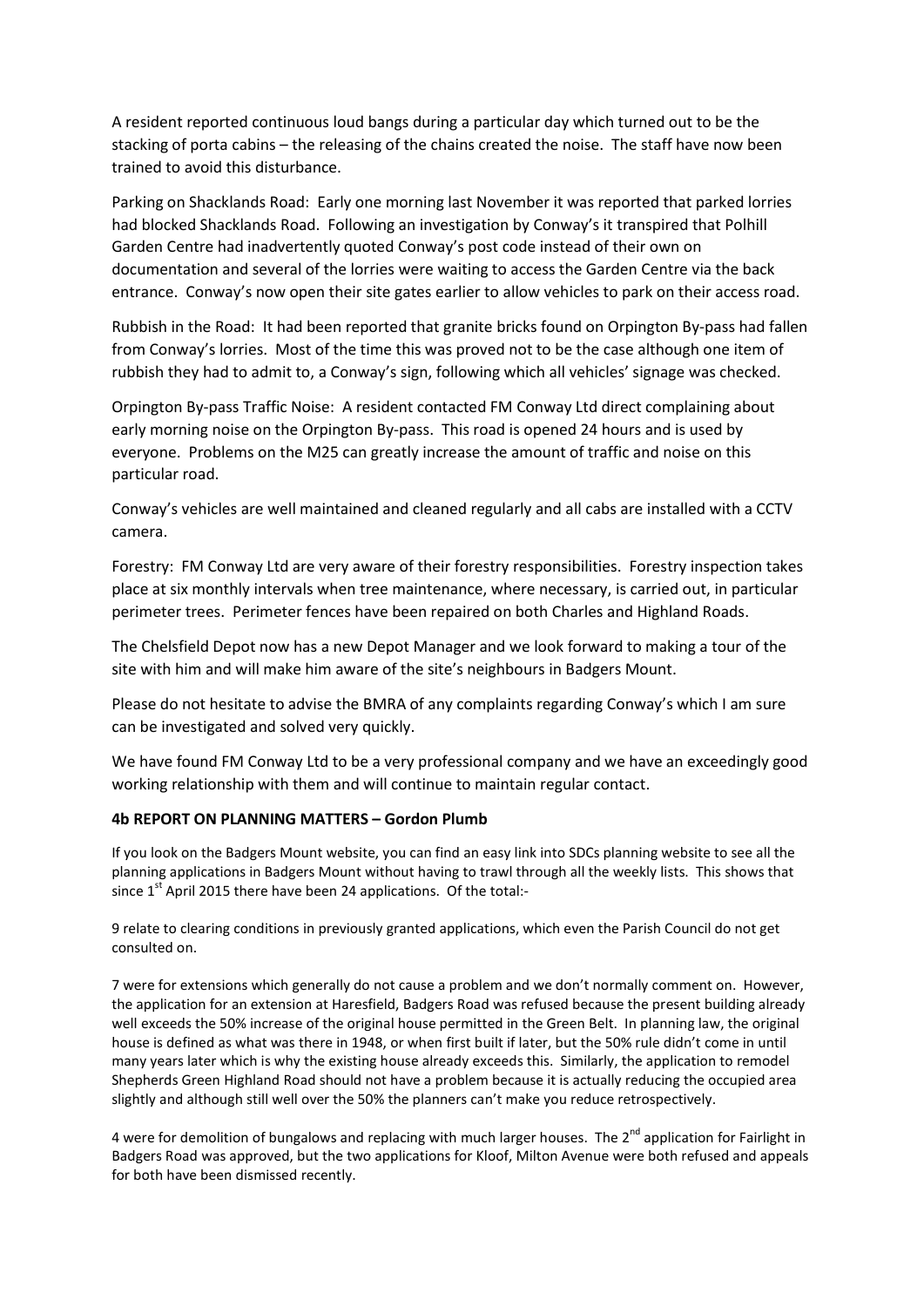Across Old London Road, in Halstead, the saga of the crematoria and cemetery still trundles on. You will recall that the crematorium at Oak Tree Farm, next to the waste crushing and recycling site beyond and opposite Polhill Garden Centre, was approved on appeal but seems to be on hold at present due to a High Court legal challenge by the owners of the Watercrofts Wood cemetery site as they were not notified of the appeal which gave Oak Tree Farm their permission. The challenge was taken out in January 2015 and is still pending. Last autumn, soil was being imported to the Watercrofts Wood cemetery to level the site, and when Halstead Parish Council and residents asked SDC about this they were told that it was permissible within the original permission for the site. However, when more soil was being imported this spring, SDC enforcement asked the owners about it and they claimed that they didn't know anything about it!! Subsequently, a video was found on their own website showing lorries bringing soil in, and saying that it is anticipated that site levelling and the road network and entrance will be completed in Jan/Feb 2016, now well gone by. The link to the website and video was forwarded to SDC, and the site seems to have been fairly quiet since. Another holdup was due to SDCs refusal of a lawful development certificate relating to the construction of a chapel and grounds maintenance shed, but that has been allowed on appeal this week. However, if you want to buy the freehold of one of the 2000 graves on the site, you can get one at present for a bargain £6,150, which represents a 10% discount from the rate when the cemetery is fully operational. There's no 3 for the price of 2 offer!

Fort Halstead appears to be quiet at present, but this is no doubt due to the large amount of work necessary following granting of planning permission before visible progress can commence, and the current users, particularly the MOD, have moved out.

The largest and most important application in Badgers Mount is for the demolition of Elite Motors and building of a 60 bed elderly nursing home. The site is at present an employment site, but is scheduled in SDCs long term plan for residential use. This proposal would result in a higher number of jobs while also providing a greater residential use. About 40 people attended the exhibition here on  $24<sup>th</sup>$  March to view the proposals, and the applicants listened to the comments made and modified their design for the subsequent planning application which is currently under consideration. While there seems to be general support in principle, the biggest concern still relates to the amount of car parking provided on site. The applicants seem confident that the provision is adequate compared to another similar home, but that is in a flatter area where bicycle usage is not unreasonable, whereas we are at the top of a hill, with major approach roads where cycling is more risky, so car use may be higher. Would you like to cycle up Polhill or round Hewitts roundabout? I know some people do, but I certainly wouldn't except at very quiet times!! The proposed building is higher than the existing garage, but if houses were built, they would be even higher, although the skyline would be broken up by the gaps between the houses. There have also been comments about the rather stark square ends to the roof line when viewed from the Orpington Bypass, and suggestions have been made that hipped ends would look a lot better. There will also be parking issues during construction which we and BMPC will have to monitor. Hopefully the community engagement seen so far by the applicants will continue to minimise or eliminate such problems.

#### 4c. REPORT ON ENTERTAINMENT MATTERS – Zena Belton

#### Events that have taken place over the year:

December: Christmas Events – Carol Evening and New Year's Eve Party

January: Soup Kitchen

March: Quiz Evening with Piazza/Ploughman's Supper - another planned in October.

April: Easter Eggs Hunt – there are young children living on Badgers Mount – very popular

June: Walking Treasure Hunt on 18th June followed by tea & cake in the Memorial Hall

July: Garden Party –  $9^{th}$  July in the garden of Dr Mary Bliss – community event

Walk in the Woods  $-1^{st}$  Sunday of the month 10.00 a.m. from Badgers Mount Memorial Hall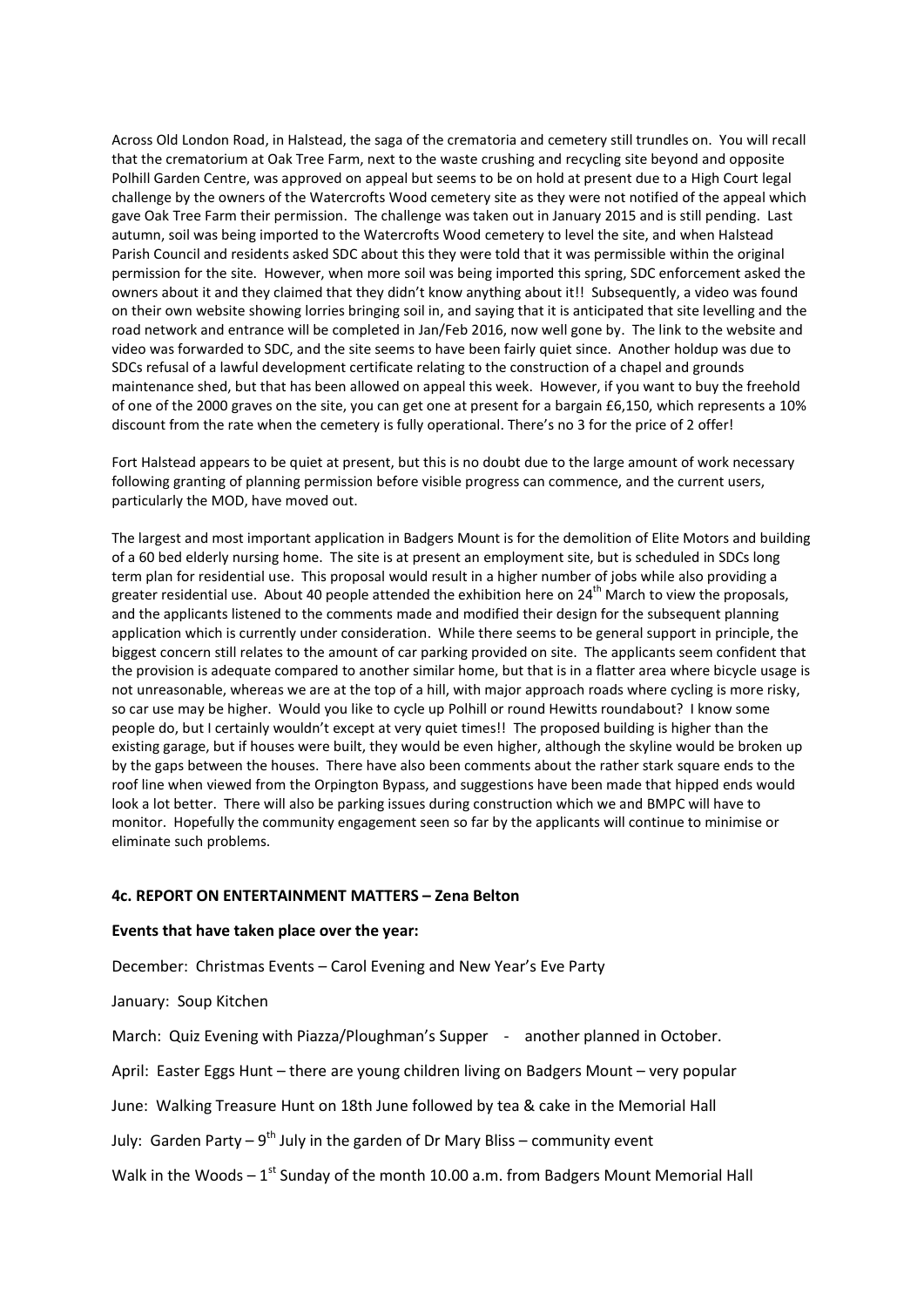'Welcome to your new home in Badgers Mount': Information Sheet available for all new residents

Suggestions for new events: Wine tasting Event

Where can we let folks know about these events? Newsletter, Parish Magazine, Chronicle, Street Life, Mumsnet site, Twitter, Facebook

### 5. PRESENTATION OF ACCOUNTS, TREASURER'S REPORT AND APPOINTMENT OF THE AUDITOR

#### ACCOUNTS:

I hope you have all had a look at the accounts sheet. You will see that subscriptions were virtually the same as last year. Apart from the retirement collection for our postman Tony Nutton, which had to go through the books as some people gave me cheques made out to BMRA, the biggest change in income relates to the social events. Some people gave Tony gifts directly, so he probably received about £500 from residents. On the expenditure side, hall hire was down because last years included the meetings held by the Parish Council working group, but that was offset by the grant from Shoreham Parish Council.

You will note that the total reserve from the Conway Fighting Fund has been split. The Community Protection Reserve is the profit from the art show and sale which was held long after the Conway inquiry had taken place and all expenses paid. The organisers have stated in writing that they do not want any of this returned to them but that it should be kept as a reserve for fighting any undesirable developments facing the community in the future.

Overall, it has been a successful year.

There were no questions concerning the accounts.

The Accounts were accepted. Proposed by Zena Belton and seconded by David Masters

#### AUDITOR:

Sue Wyatt has audited the accounts this year and done an excellent job, and she is willing to do so again next year.

Auditor for 2016/17 Accounts: Sue Wyatt was proposed by Eric Raven and seconded by Maureen Simmons

### Collection of Subscriptions:

Membership of the BMRA is about 80% of households

Suggestion from Dougal Dick – compiling a database

Collecting subscriptions by knocking on doors can often involve returning two or three times and very time consuming, dropping an envelope at each house has also been tried but It was felt that face to face collection enables discussion with residents.

Newsletter will continue to be delivered to every house in Badgers Mount whether the subscription has been paid or not.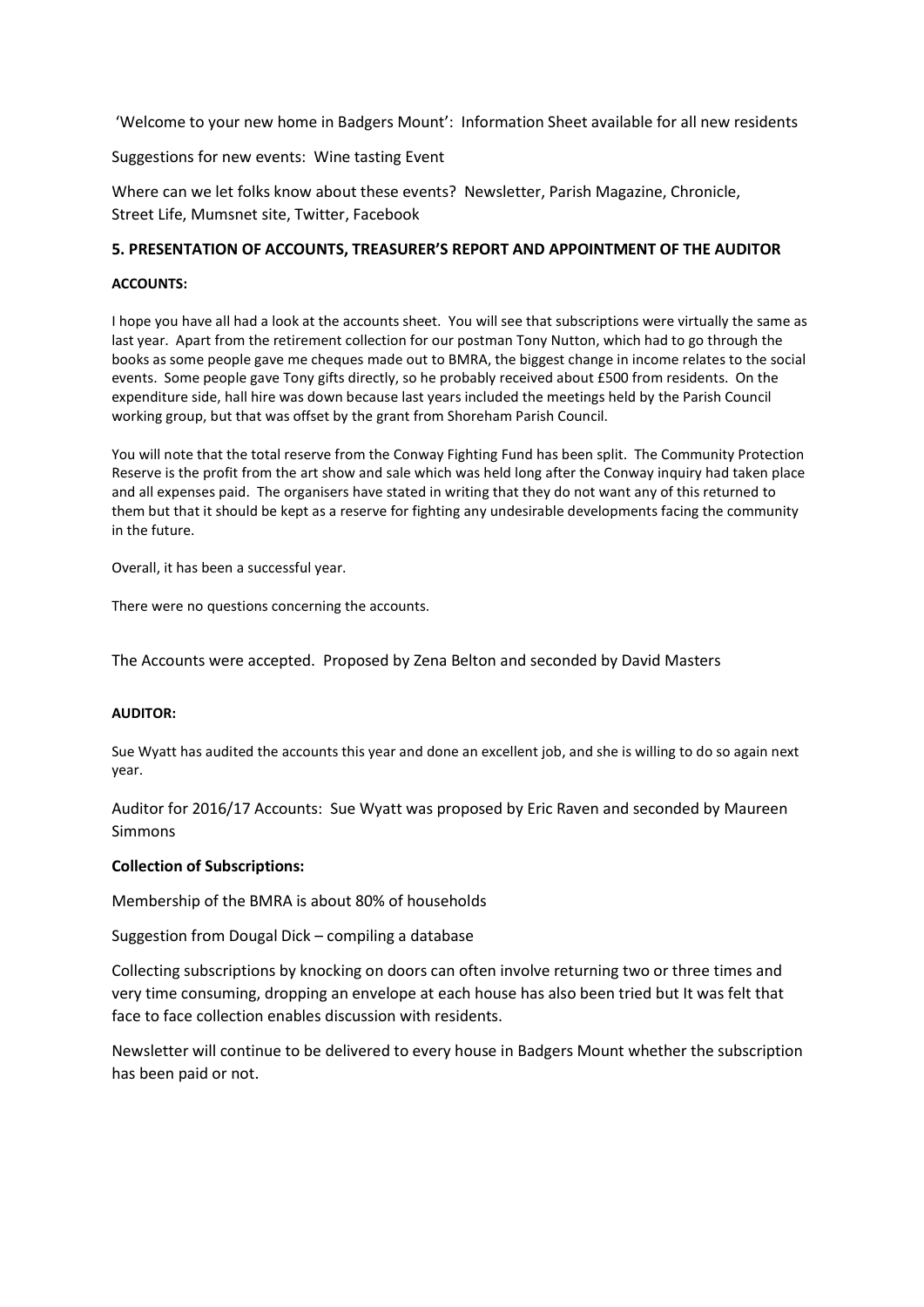# 6. DISCUSSION OF AND VOTING ON A PROPOSAL CONCERNING THE F M CONWAY FIGHTING FUND RECEIVED FROM THE OUTGOING COMMITTEE AS FOLLOWS:

'Individual donors may apply to the Secretary in writing from the  $30<sup>th</sup>$  September 2016, should they wish the unspent portion of their personal donation be refunded on the pro rata calculation of 36.2p for every  $E$  donated. After the 30<sup>th</sup> September 2016 any residual monies left in the site specific Conway Fighting Fund shall be renamed 'The Community Protection Fund' with the wider remit to oppose all unacceptable developments with the community.'

The Conway Fighting Fund is site specific. Although Conway's still would like only 20 houses built on the site, there could be up to 200 houses built there which Badgers Mount residents do not want.

The other fund, The Community Protection Fund' can be spent generally, resisting or opposing any unacceptable developments in Badgers Mount.

Eileen Lessey queried what donation figure was used to calculate the pro rata rate of 36.2p. It was confirmed by Alistair Dunlop that it was the total of individual donations.

Proposed by Dave Woledge and seconded by Brian Marston

The above proposal was voted upon and was unanimously agreed.

### 7. ELECTION OF THE COMMITTEE:

#### Chairperson:

No other nominations were received for Chairperson, Alistair Dunlop was proposed by Dave Woledge and seconded by Brian Marston and carried unanimously by those present.

#### Vice Chairperson:

No other nominations were received for Vice Chairperson, Dave Woledge was proposed by Eric Raven and seconded by Sue Wyatt and carried unanimously by those present.

#### Secretary:

No other nominations were received for Secretary, Christine Donovan was proposed by Zena Belton and seconded by Eric Raven and carried unanimously by those present.

#### Treasurer:

No other nominations were received for Treasurer, Gordon Plumb was proposed by Mel Burdett and seconded by David Masters and carried unanimously by those present.

The following Committee Members

Trevor Simmons, Brian Marston, Eric Raven, Adrienne Dunlop, Christiane Ohland and Will Withecombe.

were proposed by Dianne Wills and seconded by Mel Burdett and unanimously elected en-bloc.

### 8. ANY OTHER BUSINESS:

1. Christine Donovan confirmed she had received a telephone call from resident, Joan Neave, with regards to uncovered lorries travelling along Old London Road towards Badgers Mount roundabout dropping rubble along the road. Gary Davies also confirmed insulation materials and printed paper had blown off lorries on Old London Road.